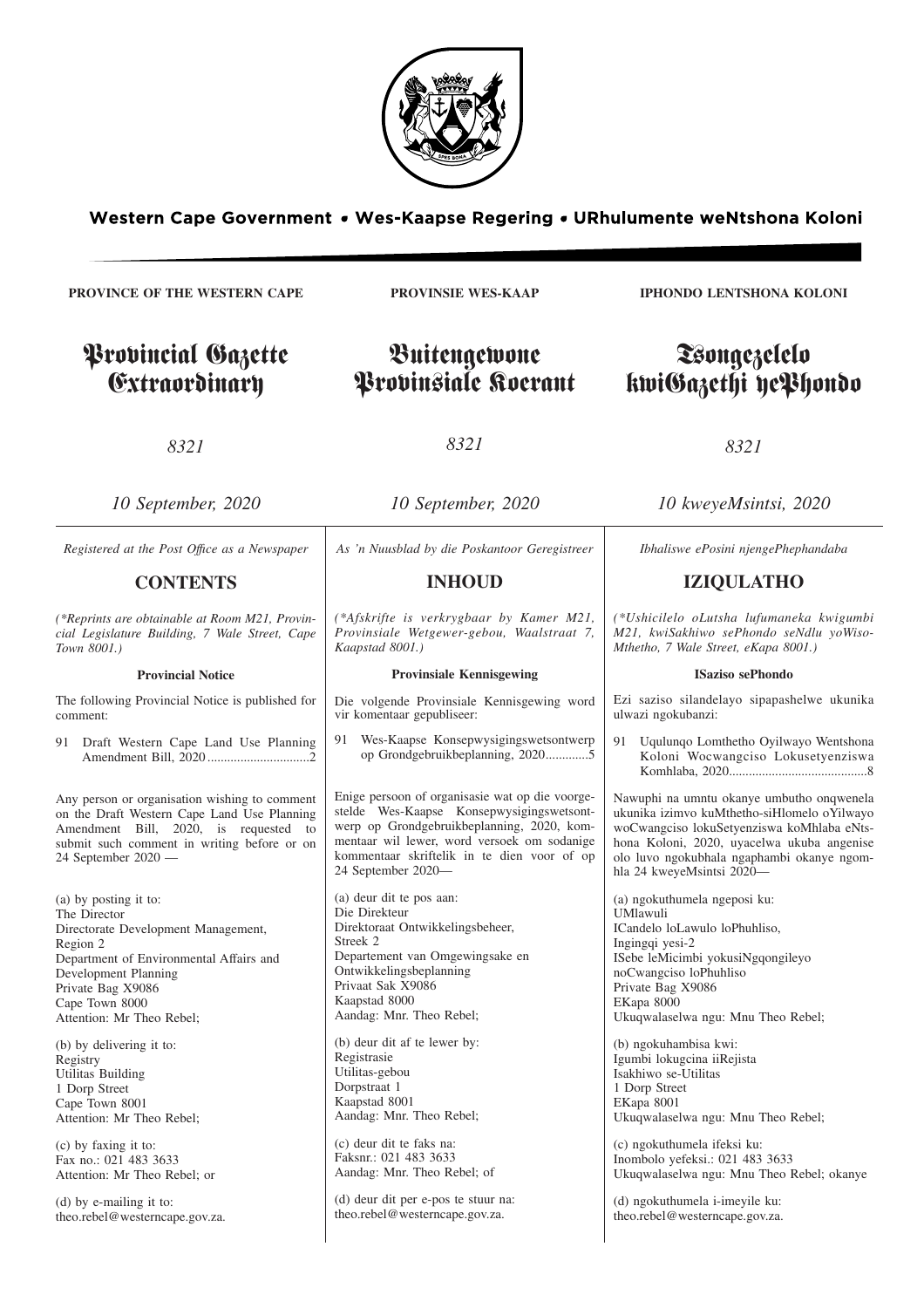#### **PROVINCIAL NOTICE**

The following Provincial Notice is published for comment.

DR H.C. MALILA, DIRECTOR-GENERAL

Provincial Legislature Building, Wale Street. Cape Town.

#### **PROVINSIALE KENNISGEWING**

Die volgende Provinsiale Kennisgewing word vir kommentaar gepubliseer.

DR H.C. MALILA, DIREKTEUR-GENERAAL

Provinsiale Wetgewer-gebou, Waalstraat, Kaapstad.

#### **PROVINCIAL NOTICE**

#### **ISAZISO SEPHONDO**

Esi saziso silandelayo sipapashelwe ukunika izimvo.

GQIR H.C. MALILA, MLAWULI-JIKELELE

ISakhiwo sePhondo, Wale Street, eKapa.

P.N. 91/2020 10 September 2020

5

# **GENERAL EXPLANATORY NOTE:**

|  | Words in bold type in square brackets indicate omissions from<br>existing enactments. |  |  |  |  |  |  |  |  |
|--|---------------------------------------------------------------------------------------|--|--|--|--|--|--|--|--|
|  | Words underlined with a solid line indicate insertions in<br>existing enactments.     |  |  |  |  |  |  |  |  |

## **DRAFT WESTERN CAPE LAND USE PLANNING AMENDMENT BILL, 2020**

**To amend the Western Cape Land Use Planning Act, 2014, so as to do away with the reference to section 115 of the Local Government: Municipal Systems Act, 2000; and to provide for matters connected therewith.**

**BE IT ENACTED** by the Provincial Parliament of the Western Cape, as follows:

### **Amendment of section 44 of Act 3 of 2014**

**1.** Section 44 of the Western Cape Land Use Planning Act, 2014 (Act 3 of 2014), is amended by the deletion of paragraph *(b)* of subsection (2).

### **Short title**

**2.** This Act is called the Western Cape Land Use Planning Amendment Act, 2020.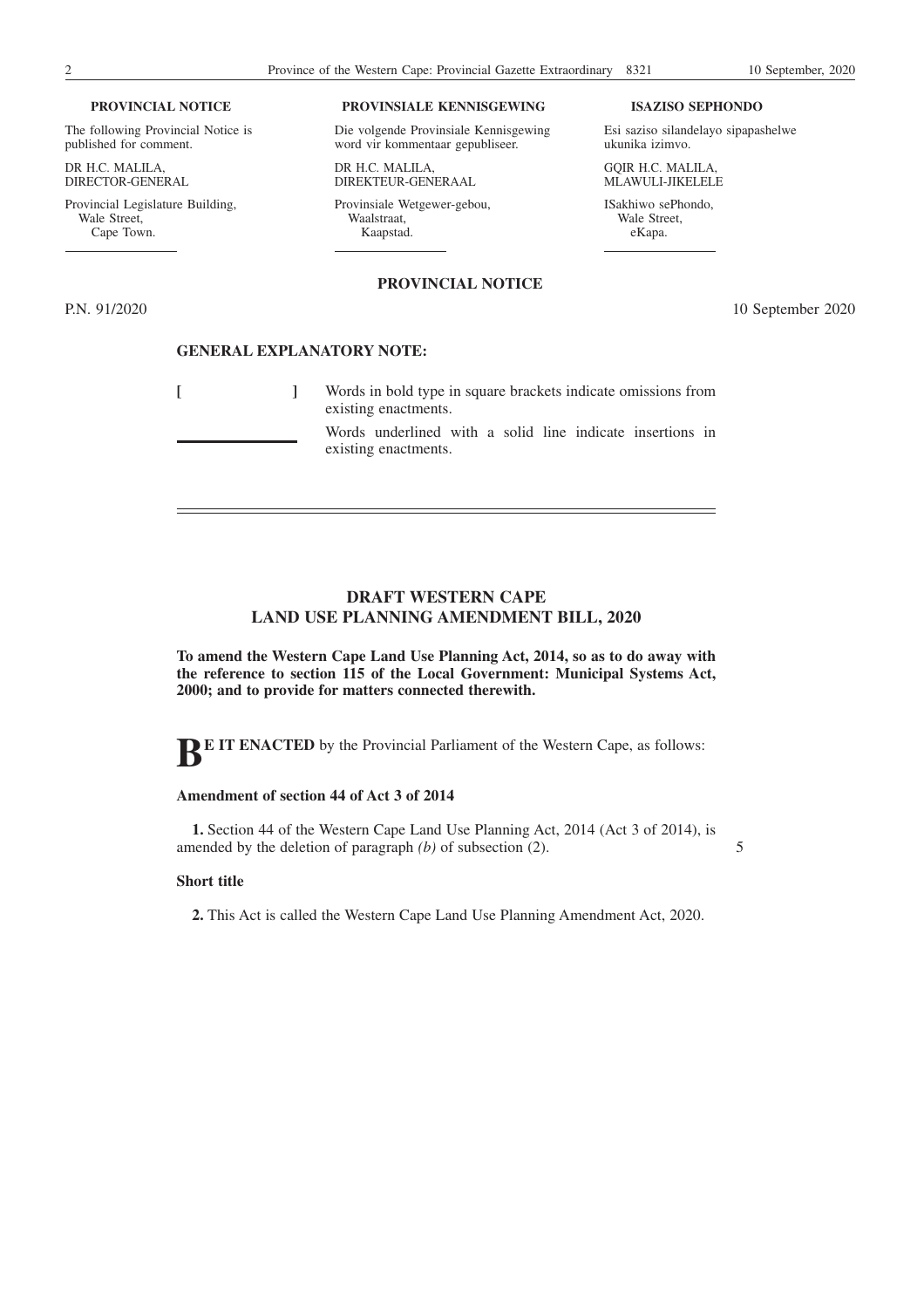## **MEMORANDUM ON THE OBJECTS OF THE DRAFT WESTERN CAPE LAND USE PLANNING AMENDMENT BILL, 2020**

# **1. BACKGROUND**

- 1.1 The Western Cape Land Use Planning Act, 2014 (Act 3 of 2014)(LUPA), was assented to on 31 March 2014. Different sections of the Act commenced in different municipalities on different dates between 2015 and 2016.
- 1.2 Section 44(1) of LUPA requires a municipality to cause a notice to be served when it intends to consider certain types of land use applications. Section 44(2) of LUPA deals with the manner in which the notice must be served. The reference to section 115 of the Local Government: Municipal Systems Act, 2000 (Act 32 of 2000)(the Municipal Systems Act), in section 44(2) of LUPA limits the methods that may be used to give direct notice for the purposes of section 44(1) to the following:
	- 1.2.1 personal delivery;
	- 1.2.2 leaving the notice at the person's place of residence or business in the Republic with a person apparently over the age of sixteen years;
	- 1.2.3 posting the notice by registered or certified mail to the person's last known residential or business address in the Republic, and obtaining an acknowledgement of the posting thereof from the postal service;
	- 1.2.4 serving the notice on the person's agent or representative in the Republic using one of the methods indicated above if the person's address in the Republic is unknown; or
	- 1.2.5 posting the notice in a conspicuous place on the property or premises, if any, to which it relates if the person's address and agent or representative in the Republic is unknown.
- 1.3 Using any other methods for direct notification, such as electronic communication methods, is not permitted in terms of section 44(2)*(b)* of LUPA. The Draft Western Cape Land Use Planning Amendment Bill, 2020 (the Draft Amendment Bill), arose from the need to delete the reference to section 115 of the Municipal Systems Act.

#### **2. OBJECTS OF DRAFT BILL**

2.1 The objects of the Draft Amendment Bill are to enable municipalities to cause notice of their intention to consider matters contemplated in section 44(1) of LUPA to be served by using methods in addition to those listed in section 115 of the Municipal Systems Act.

#### **3. CONTENTS OF DRAFT BILL**

- 3.1 **Clause 1** amends section 44 of LUPA by deleting subsection (2)*(b)* to omit the reference to the list of methods of direct notification set out in section 115 of the Municipal Systems Act.
- 3.2 **Clause 2** sets out the short title of the Draft Amendment Bill once enacted.

## **4. CONSULTATION**

Department of the Premier: Legal Services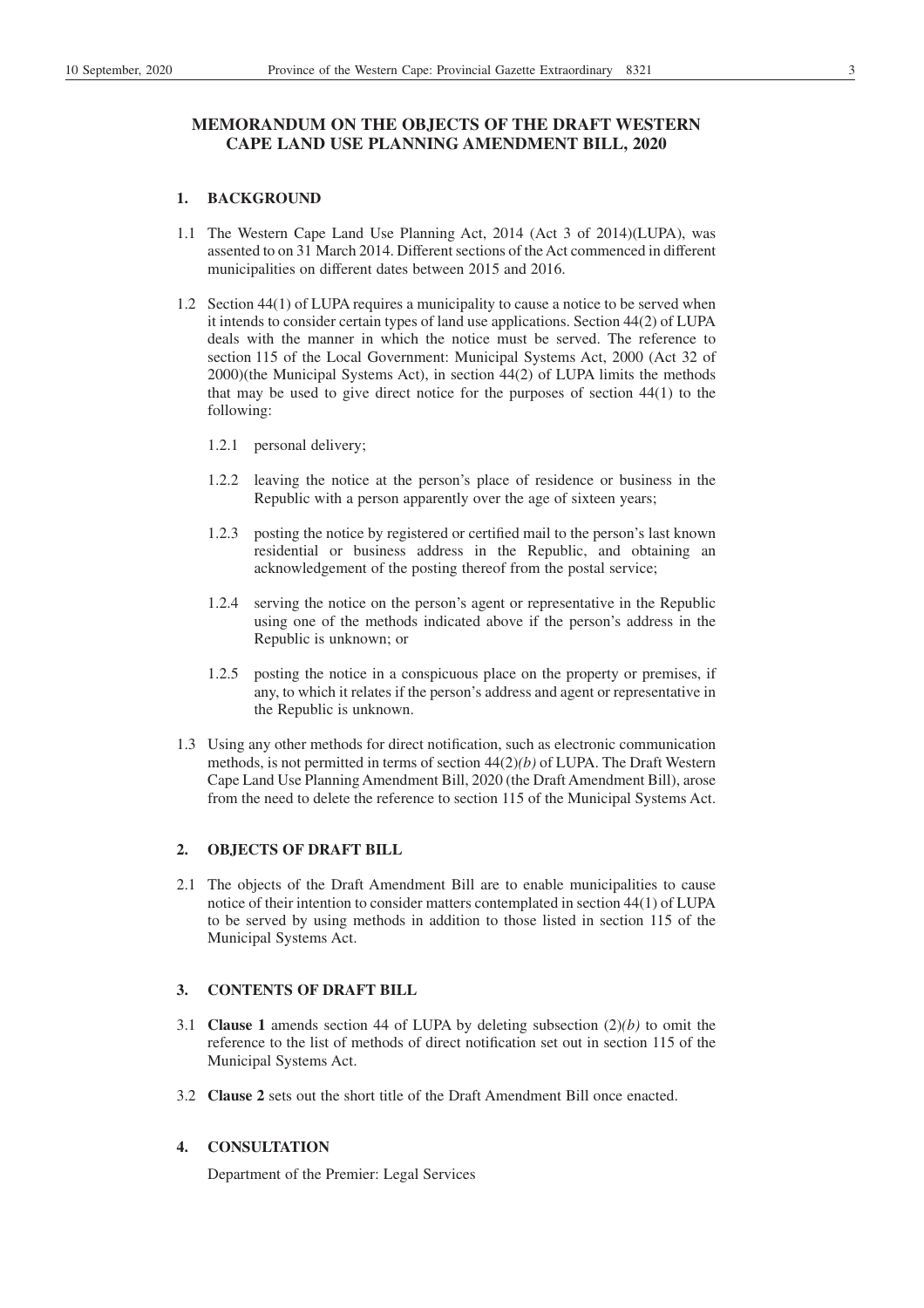## **5. PERSONNEL IMPLICATIONS**

None

## **6. FINANCIAL IMPLICATIONS**

None

## **7. LEGISLATIVE COMPETENCE**

The Provincial Minister responsible for local government, environmental affairs and development planning is satisfied that the provisions of the Draft Amendment Bill fall within the legislative competence of the Province.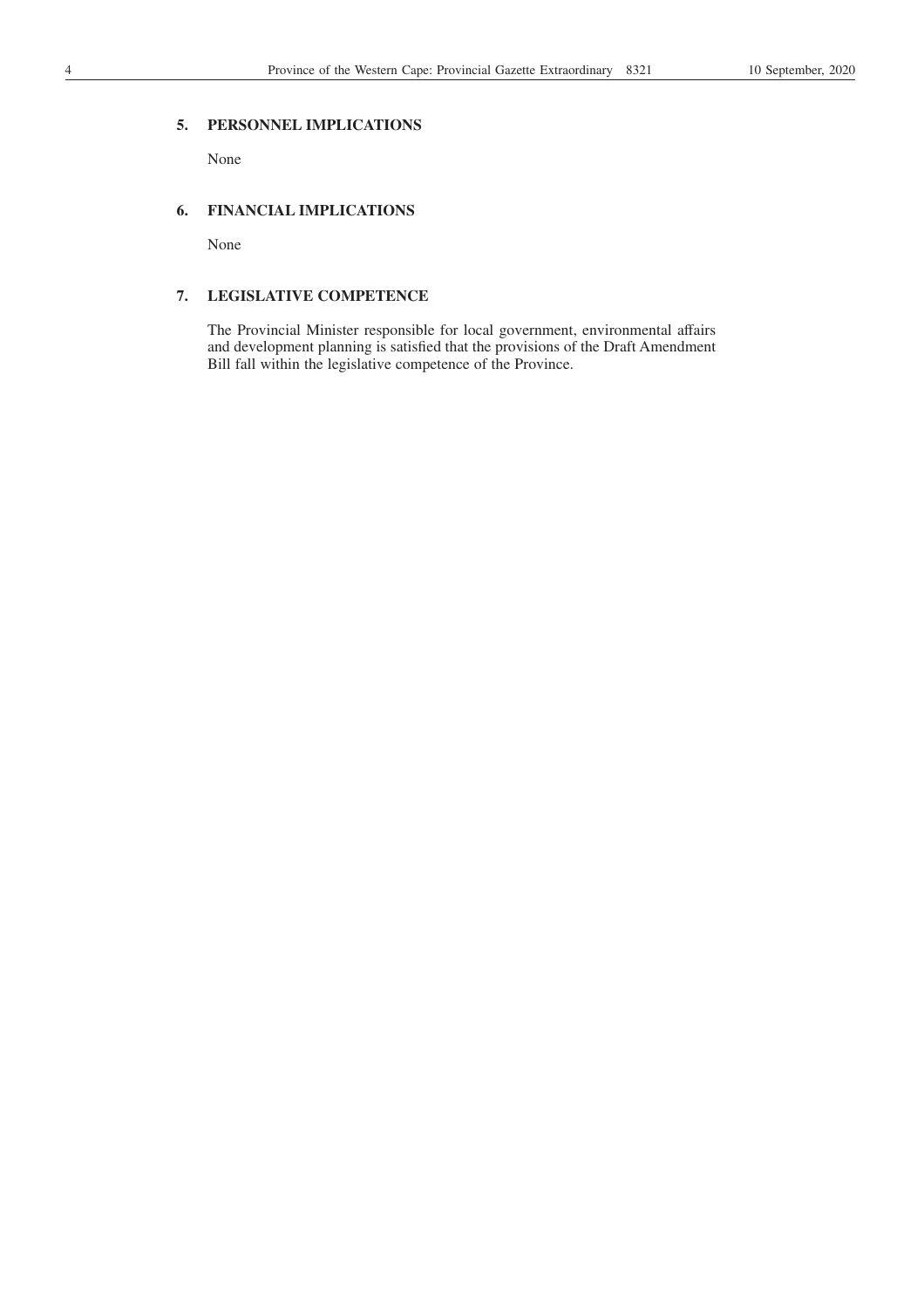#### **PROVINSIALE KENNISGEWING**

P.K. 91/2020 10 September 2020

5

## **ALGEMENE VERDUIDELIKENDE NOTA:**

|  | Woorde in vetdruk tussen vierkantige hake dui skrappings uit<br>bestaande verordenings aan. |  |  |                             |  |  |                                                     |  |  |
|--|---------------------------------------------------------------------------------------------|--|--|-----------------------------|--|--|-----------------------------------------------------|--|--|
|  |                                                                                             |  |  | bestaande verordenings aan. |  |  | Woorde met 'n volstreep daaronder dui invoegings in |  |  |

# **WES-KAAPSE KONSEPWYSIGINGSWETSONTWERP OP GRONDGEBRUIKBEPLANNING, 2020**

**Tot wysiging van die Wes-Kaapse Wet op Grondgebruikbeplanning, 2014, om die verwysing na artikel 115 van die Wet op Plaaslike Regering: Munisipale Stelsels, 2000, te verwyder; en om voorsiening te maak vir aangeleenthede wat daarmee in verband staan.**



### **Wysiging van artikel 44 van Wet 3 van 2014**

**1.** Artikel 44 van die Wes-Kaapse Wet op Grondgebruikbeplanning, 2014 (Wet 3 van 2014), word gewysig deur paragraaf *(b)* van subartikel (2) te skrap.

#### **Kort titel**

**2.** Hierdie Wet heet die Wes-Kaapse Wysigingswet op Grondgebruikbeplanning, 2020.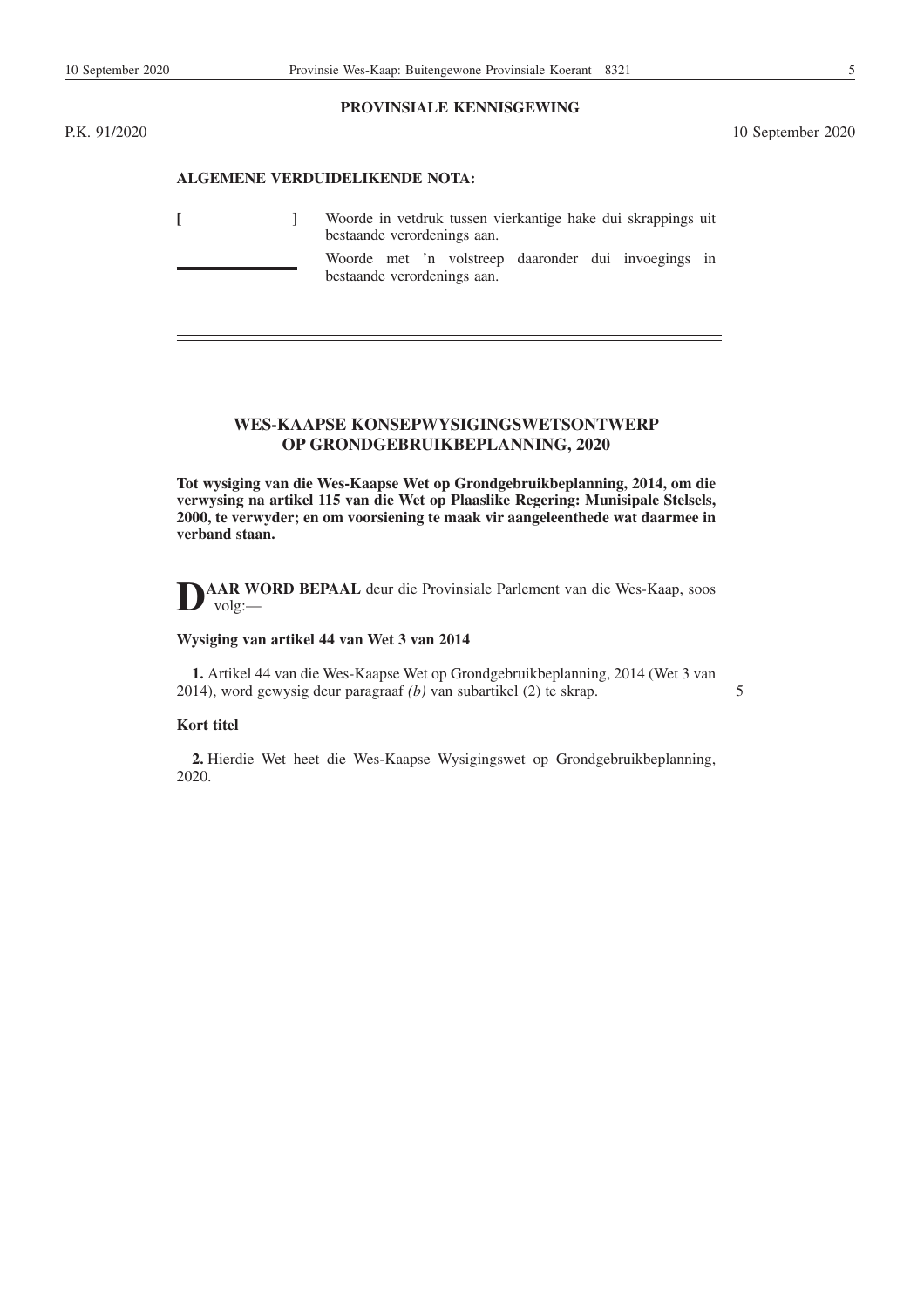## **MEMORANDUM OOR DIE OOGMERKE VAN DIE WES-KAAPSE KONSEPWYSIGINGSWETSONTWERP OP GRONDGEBRUIKBEPLANNING, 2020**

## **1. AGTERGROND**

- 1.1 Die Wes-Kaapse Wet op Grondgebruikbeplanning, 2014 (Wet 3 van 2014)(LUPA), is op 31 Maart 2014 bekragtig. Tussen 2015 en 2016 het verskillende artikels van die Wet op verskillende datums in verskillende munisipaliteite in werking getree.
- 1.2 Artikel 44(1) van LUPA vereis dat 'n munisipaliteit 'n kennisgewing moet laat beteken wanneer hy van voorneme is om sekere soorte grondgebruikaansoeke te oorweeg. Artikel 44(2) van LUPA handel met die wyse waarop die kennisgewing beteken moet word. Die verwysing na artikel 115 van die Wet op Plaaslike Regering: Munisipale Stelsels, 2000 (Wet 32 van 2000)(die Munisipale Stelselswet), in artikel 44(2) van LUPA beperk die metodes wat gebruik kan word om vir die doeleindes van artikel 44(1) direk kennis te gee, tot die volgende:
	- 1.2.1 deur persoonlike aflewering;
	- 1.2.2 deur die kennisgewing by die persoon se woning of sake-onderneming in die Republiek by 'n persoon wat oënskynlik oor die ouderdom van sestien jaar is, te laat;
	- 1.2.3 deur die kennisgewing per geregistreerde of gesertifiseerde pos na die persoon se laaste bekende woon- of sake-adres in die Republiek te pos en bevestiging van die pos daarvan van die posdiens te verkry;
	- 1.2.4 deur die kennisgewing op die persoon se agent of verteenwoordiger in die Republiek te bestel op een van die metodes aangedui hierbo indien die persoon se adres in die Republiek onbekend is; of
	- 1.2.5 deur die kennisgewing op 'n opsigtelike plek te plak op die eiendom of perseel, indien enige, waarop dit betrekking het, indien die persoon se adres en agent of verteenwoordiger in die Republiek onbekend is.
- 1.3 Die gebruik van enige ander metodes vir direkte kennisgewing, soos elektroniese kommunikasiemetodes, word nie ingevolge artikel 44(2)*(b)* van LUPA toegelaat nie. Die Wes-Kaapse Konsepwysigingswetsontwerp op Grondgebruikbeplanning, 2020 (die Konsepwysigingswetsontwerp), spruit uit die behoefte om die verwysing na artikel 115 van die Munisipale Stelselswet te skrap.

## **2. OOGMERKE VAN WETSONTWERP**

2.1 Die oogmerke van die Konsepwysigingswetsontwerp is om munisipaliteite in staat te stel om kennis van hul voorneme om aangeleenthede beoog in artikel 44(1) van LUPA te oorweeg, te laat beteken deur middel van metodes benewens dié wat in artikel 115 van die Munisipale Stelselswet vermeld word.

## **3. INHOUD VAN WETSONTWERP**

- 3.1 **Klousule 1** wysig artikel 44 van LUPA deur subartikel (2)*(b)* te skrap om die verwysing na die lys metodes van direkte kennisgewing uiteengesit in artikel 115 van die Munisipale Stelselswet, weg te laat.
- 3.2 **Klousule 2** bevat die kort titel van die Konsepwysigingswetsontwerp wanneer dit bekragtig is.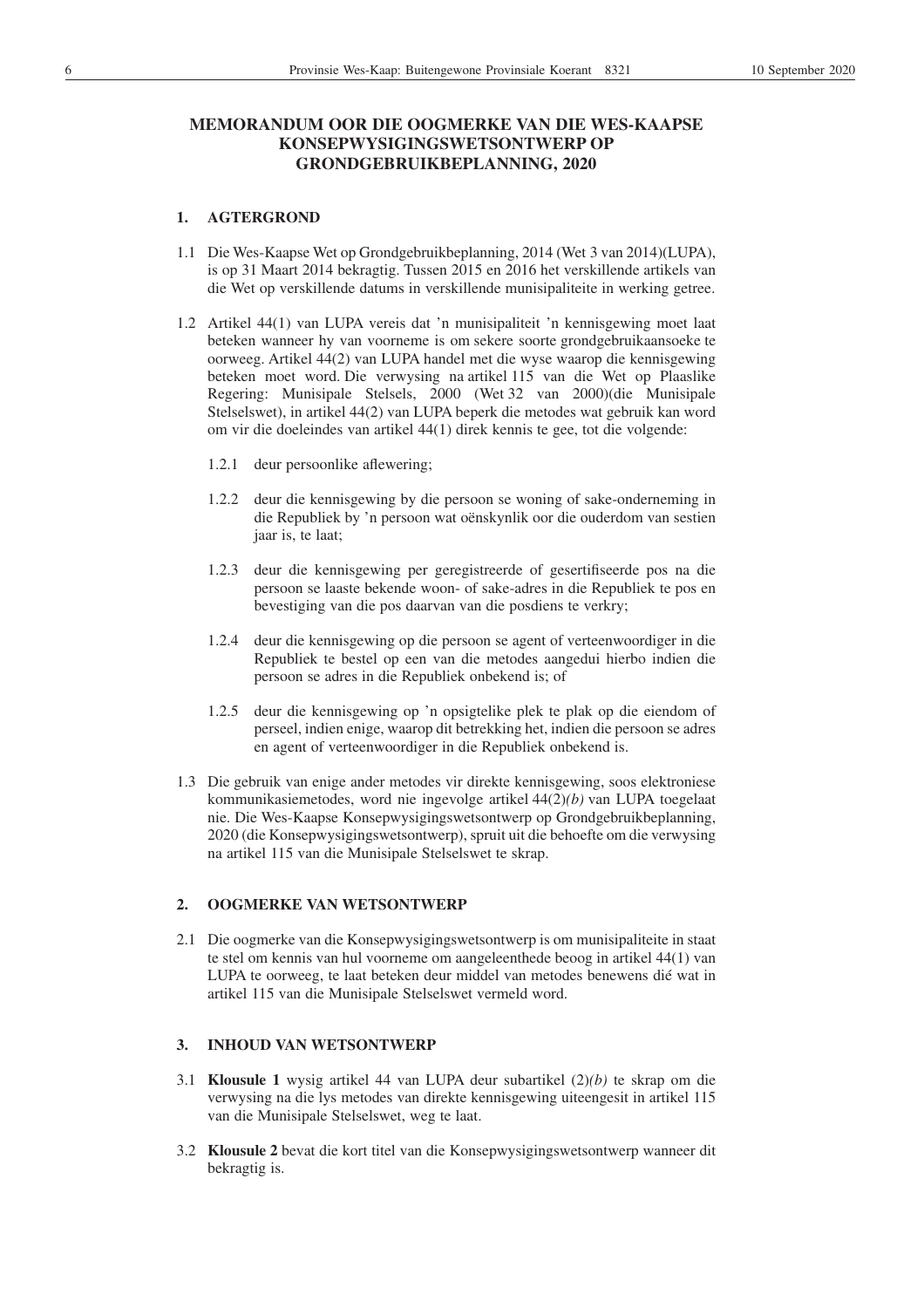### **4. OORLEGPLEGING**

Departement van die Premier: Regsdienste

#### **5. PERSONEELIMPLIKASIES**

Geen

# **6. FINANSIËLE IMPLIKASIES**

Geen

## **7. WETGEWENDE BEVOEGDHEID**

Die Provinsiale Minister verantwoordelik vir plaaslike regering, omgewingsake en ontwikkelingsbeplanning is tevrede dat die bepalings van die Konsepwysigingswetsontwerp binne die wetgewende bevoegdheid van die Provinsie ressorteer.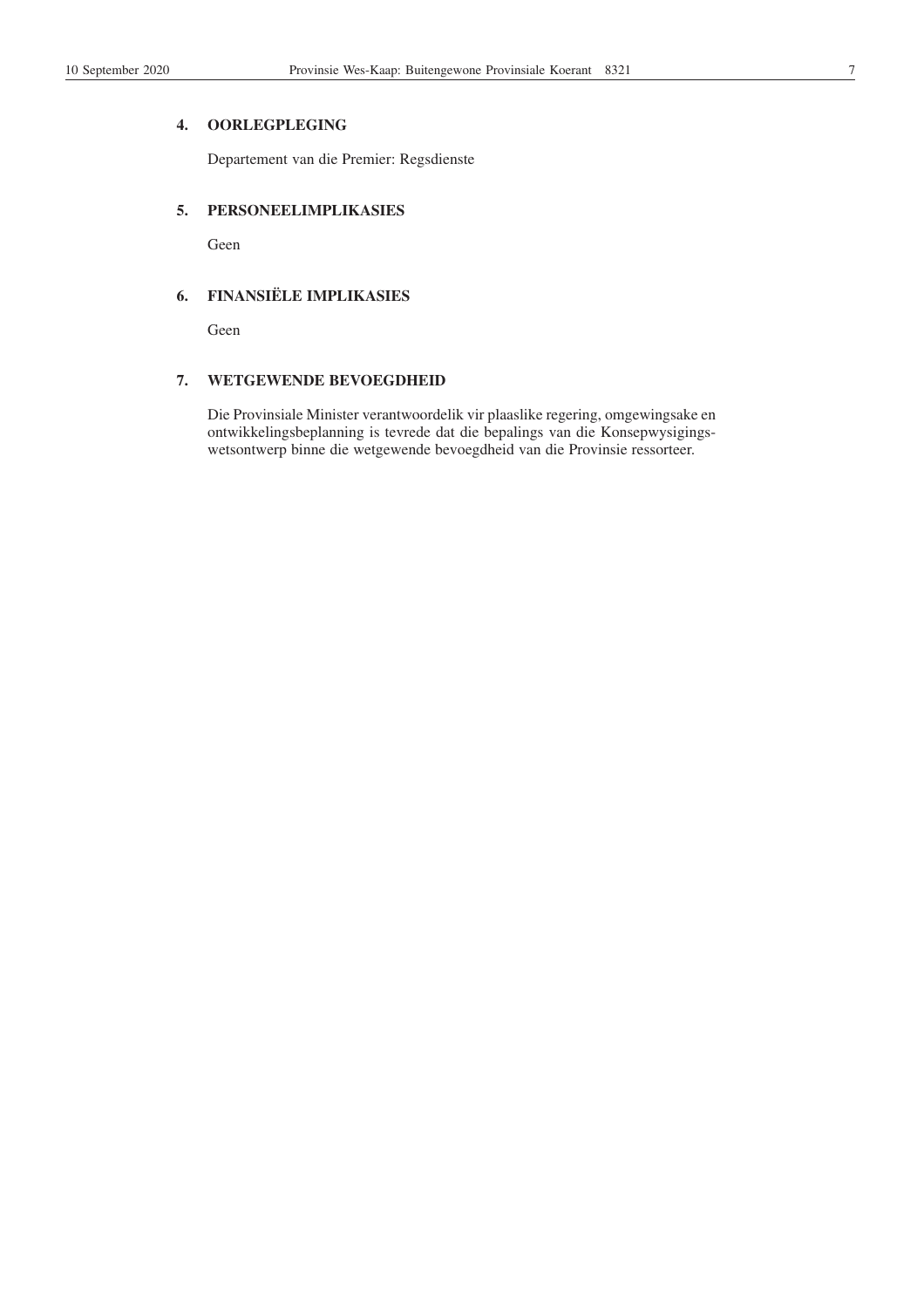#### **ISAZISO SEPHONDO**

## $1.5.91/2020$  10 kweyeMsintsi 2020

5

## **INGCACISO GABALALA:**

**[ ]** Amagama abhalwe ngqindilili kwizibiyeli ezisikwere abonakalisa oko kuye kwasuswa kwimithetho esele iphunyeziwe.

Amagama akrwelelwe umgca ongqindilili ngaphantsi abonakalisa oko kufakelweyo kumthetho osele uphunyeziwe kwimithetho ekhoyo.

# **UQULUNQO LOMTHETHO OYILWAYO WENTSHONA KOLONI WOCWANGCISO LOKUSETYENZISWA KOMHLABA, 2020**

**Ukulungisa umthetho woCwangciso lokuSetyenziswa koMhlaba eNtshona Koloni, 2014, ukuze kupheliswe ireferensi yecandelo le-115 loMthetho woRhulumente waseKhaya: Umthetho weeNkqubo zikaMasipala, 2000; nokulungiselela imicimbi enxulumene noko.**

**YENZIWE** yiPalamente yePhondo leNtshona Koloni ngolu hlobo lulandelayo:—

#### **Ukulungiswa kwecandelo lama-44 loMthetho wesi-3 ka-2014**

**1.** Icandelo lama-44 loMthetho woCwangciso loSetyenziso loMhlaba eNtshona Koloni, 2014, ulungiswe ngokususwa komhlathi *(b)* wecandelwana (2).

#### **Isihloko esifutshane**

**2.** Lo Mthetho ubizwa ngokuba nguMthetho woLungiso loCwangciso lokuSetyenziswa koMhlaba eNtshona Koloni, wama-2020.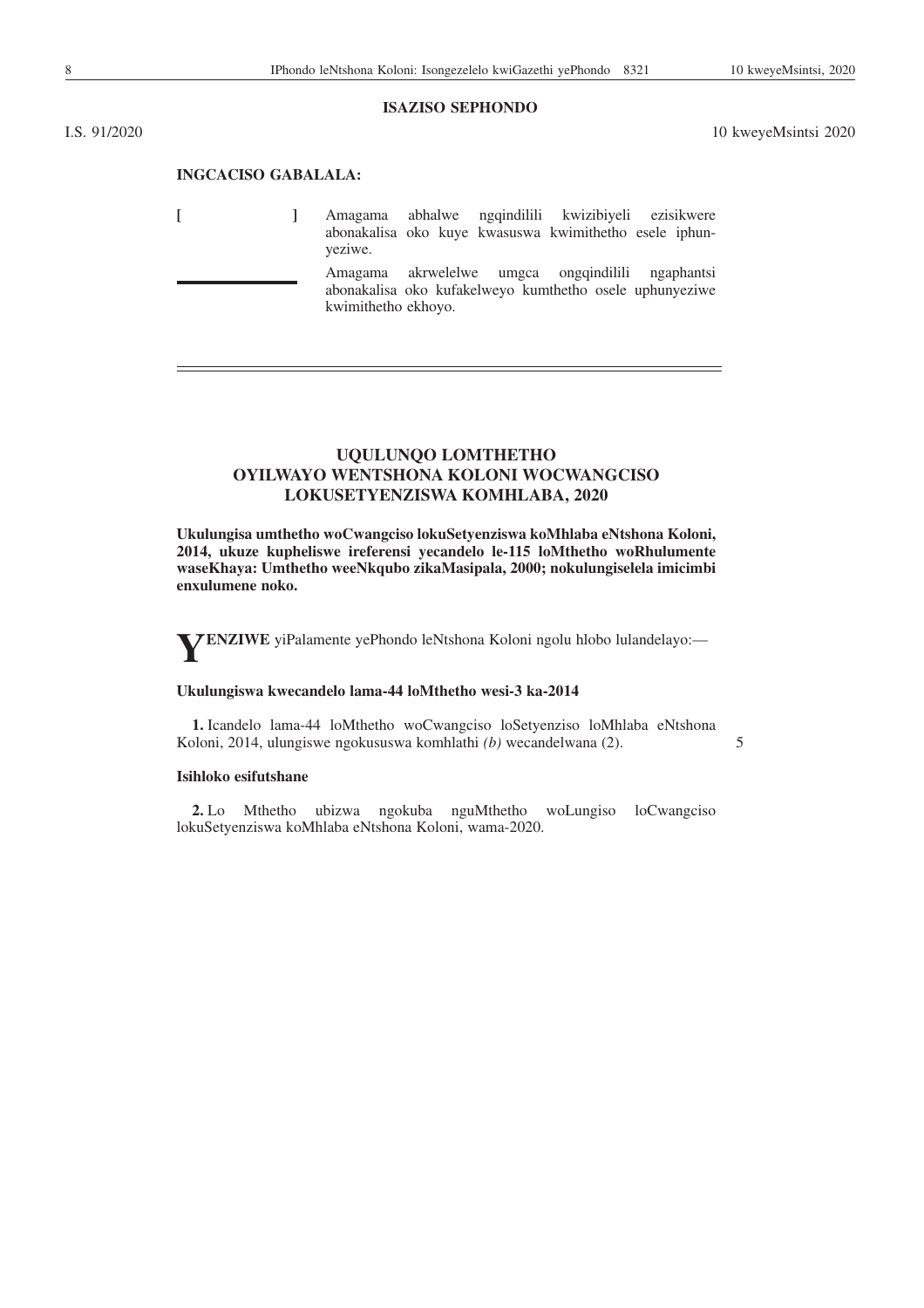## **IMEMORANDAM KWIINJONGO ZOQULUNQO LOMTHETHO OYILWAYO WOCWANGCISO LOKUSETYENZISWA KOMHLABA ENTSHONA KOLONI, 2020**

#### **1. IMVELAPHI**

- 1.1 UMthetho woCwangciso lokuSetyenziswa koMhlaba eNtshona Koloni, 2014 (uMthetho 3 ka-2014)(i-LUPA), wamkelwa ngomhla wama-31 kweyoKwindla 2014. Amacandelo ahlukeneyo aqala koomasipala abohlukeneyo ngemihla eyohlukeneyo phakathi ko-2015 no-2016.
- 1.2 Icandelo 44(1) le-LUPA lifuna ukuba umasipala enze isaziso ukuba sithunyelwe xa siceba ukuqaphela iintlobo ezithile zezicelo zokusetyenziswa komhlaba. Icandelo 44(2) le-LUPA lijongana nendlela ekufuneka sinikezwe ngayo isaziso. Ukubhekiswa kwicandelo le-115 likaRhulumente waseKhaya: UMthetho weeNkqubo zikaMasipala, 2000 (UMthetho 32 ka-2000) (UMthetho weeNkqubo), kwicandelo 44(2) le-LUPA linciphisa iindlela ezinokuthi zisetyenziselwe ukunika isaziso ngqo ngeenjongo lecandelo 44(1) koku kulandelayo:
	- 1.2.1 ukuhanjiswa ngumntu ngokwakhe;
	- 1.2.2 ukushiya isaziso kwindawo ahlala kuyo umntu okanye ishishini kwiRiphabhlikhi kumntu ongaphezulu kweminyaka elishumi elinesithandathu;
	- 1.2.3 ukuthumela isaziso ngeposi ebhalisiweyo okanye eqinisekisiweyo kwidilesi yomntu yokugqibela yendawo yokuhlala eyaziwayo okanye yeshishini kwiRiphabhlikhi, kwaye kufunyanwe isiqinisekiso sokuposwa kwayo kwinkonzo yeposi;
	- 1.2.4 ukuhambisa isaziso kwi-arhente yomntu okanye ummeli kwiRiphabliki ngenye yeendlela ezichazwe apha ngasentla ukuba idilesi yomntu kwiRiphabhlikhi ayaziwa; okanye
	- 1.2.5 ukuthumela isaziso kwindawo ebonakalayo kwipropathi okanye kuloo ndawo, ukuba ikho, enxulumene nako ukuba idilesi yomntu kunye ne-arhente okanye ummeli wakhe kwiRiphabhlikhi ayaziwa.
- 1.3 Ukusebenzisa naziphi na ezinye iindlela zokwazisa ngokuthe ngqo, njengeendlela zonxibelelwano ze-intanethi, akuvumelekanga ngokwemigaqo yecandelo 44(2)*(b)* le-LUPA. UMthetho woQulunqo oYilwayo woCwangciso loSetyenziso lweMihlaba eNtshona Koloni ka-2020, (uYilo loMthetho oYilwayo), uvele kwimfuno yokucima ireferensi kwicandelo le-115 loMthetho weeNkqubo.

#### **2. IINJONGO ZOQULUNQO LOMTHETHO OYILWAYO**

2.1 Iinjongo zoQulunqo loMthetho oYilwayo kukwenza ukuba oomasipala benze isaziso senjongo yabo yokujonga imicimbi echazwe kwicandelo 44(1) le-LUPA ukuba ihanjiswe kusetyenziswa iindlela ukongeza kwezo zidweliswe kwicandelo le-115 loMthetho weeNkqubo zikaMasipala.

## **3. IZIQULATHO ZOQULUNQO LOMTHETHO OYILWAYO**

- 3.1 **Igatya loku-1** lenza izilungiso kwicandelo 44 le-LUPA ngokucima icandelwana (2)*(b)* ukushiya ireferensi kuluhlu lweendlela zesaziso ezichazwe kwicandelo le-115 loMthetho weeNkqubo.
- 3.2 **Igatya lesi-2** libeka isihloko esifutshane soQulunqo loMthetho oYilwayo emva kokuba wawuwisiwe.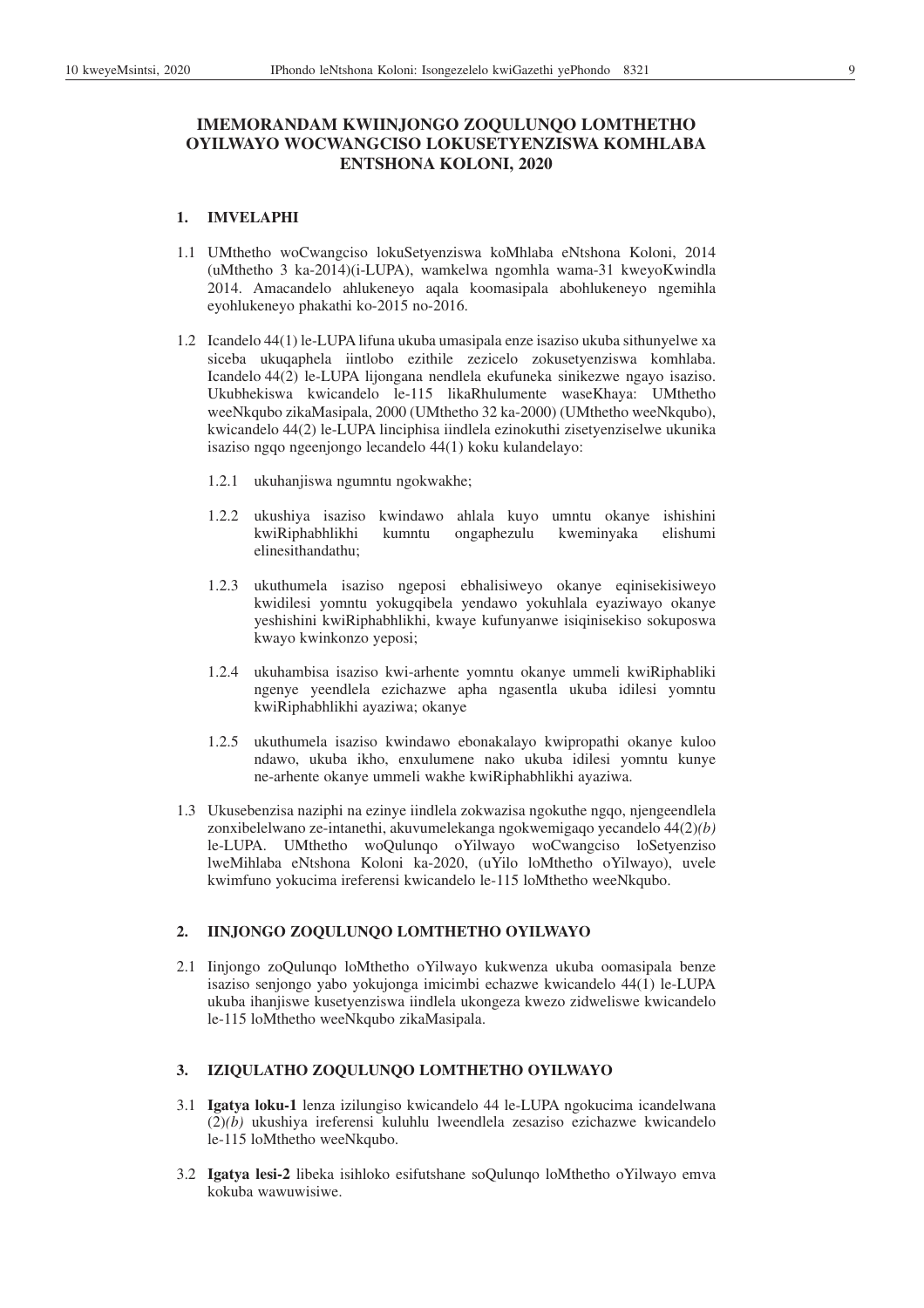### **4. UKUCETYISWA**

ISebe leNkulumbuso: Iinkonzo zezoMthetho

## **5. IIMPEMBELELO ZABASEBENZI**

Azikho

## **6. IIMPEMBELELO ZEZEMALI**

Azikho

## **7. UBUCHULE BEZOMTHETHO**

UMphathiswa wePhondo ojongene norhulumente wekhaya, imicimbi yokusingqongileyo kunye nokucwangciswa kophuhliso wanelisekile ukuba imigqaliselo yoQulunqo loMthetho oYilwayo iwela kubuchule bezomthetho bePhondo.